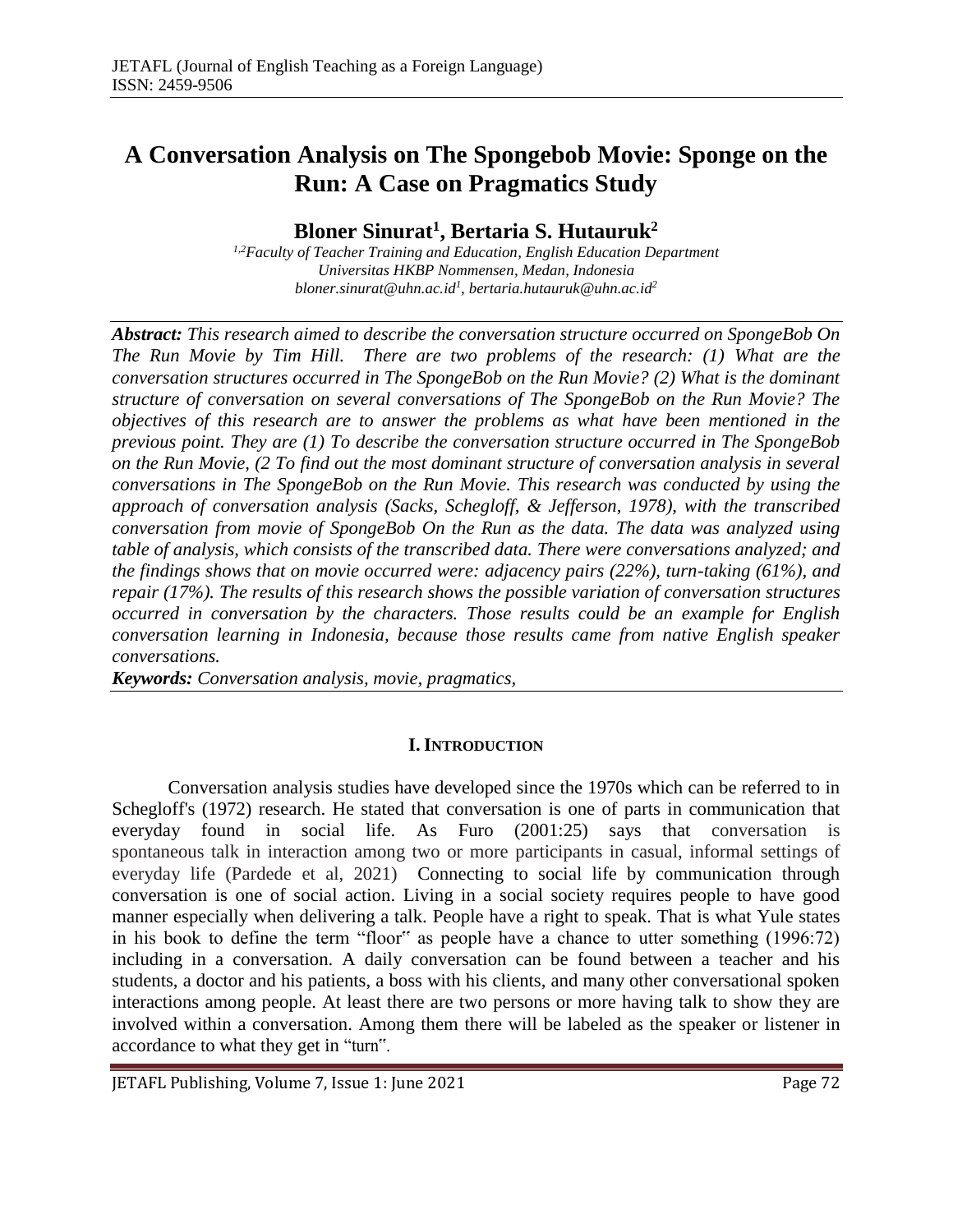A good conversation can be achieved when both parties can get the control of it as the turn flows well and smooth. It is because conversation is cooperative activity. Normally when someone speaks, others must listen until the current speaker stops speaking, and others can get the floor. To make an understandable and comfortable conversation, both parties need to understand the sign of turn taking. It is the basic organization of talk interaction. Turn taking has role to manage the turn in a conversation to be interactive and successive. In fact, there are problems that usually distract turn taking in conversation. A simultaneous speaking between parties at the same time and period of non-speech found in conversation is common problems encountered. The problem is frequently found in daily life interaction. Therefore, it is considered to investigate since it can examine spoken language in conversation organization used in casual or other forms of conversation. Conversation is not only commonly investigated in everyday life of social environment, but it can be found in entertainment through mass media whether it is print media such as newspaper and magazine, or electronic media; radio and television. One of popular media usage for entertainment industry nowadays is television which is one of audio visual media that creates or shows content such as film or movie, talk show, news and other programs. Film or movie, however, is the one that is produced massively. It has many genres; comedy, horror, fantasy, science fiction, romance, thriller, etc. Science fiction movie, on the other hand, is visualized through fanciful and imaginative settings. The content is based on scientific truth. The production is undertaken by experts in design and advanced in technology.

This study aims to determine the turn-taking, repair, and adjacency pairs of the characters in the live-action / computer-animated adventure comedy film because it is one of the most popular genre films for entertainment. SpongeBob is an American animated adventure film released on August 14, 2020 directed by Tim Hill. The writer chose SpongeBob on the Run because of how conversations are built between characters. The researchers try to examine the interactional spoken language in the casual dialogue of each actor who has personal differences. The main characters are SpongeBob and his close friend Patrick Star. The adventure begins when SpongeBob loses his beloved snail, Garry, along with the marks left in his messy house. SpongeBob, who feels lost, is encouraged by Patrick to be accompanied by looking for his pet Garry to Atlantis, where Garry is held hostage. However, SpongeBob and Patrick, who do not have access to the Atlantic, are suddenly approached by Otto, a robot created by Sandy, who brings a vehicle and provides a path to Atlantis. It seems that their communication through conversation flows simply midway where Patrick realizes that his presence cannot fill the void experienced by SpongeBob. One of Conversation of turn-taking then be found easily. An example is drawn below:

| Neptune    | : Where is it? [playing fanfare]         |
|------------|------------------------------------------|
| Chancellor | : Here you go, sire. "Your Royal Snail." |
| Neptune    | $: Oh, uhuh$ yeah.                       |

The dialogue above was initiated by Neptune to his chancellor, about the snail he needs for his routine of skin where the conversational analysis is turn-taking. The answer states a call followed by an answer. This type of Conversation Analysis signals the listener in response to the speaker, and is interesting to identify and research because it plays an important role in the field of conversation. Based on the above phenomena, the researchers are interested in conducting a study entitled "Conversation Analysis on the SpongeBob on the Run Movie". The researchers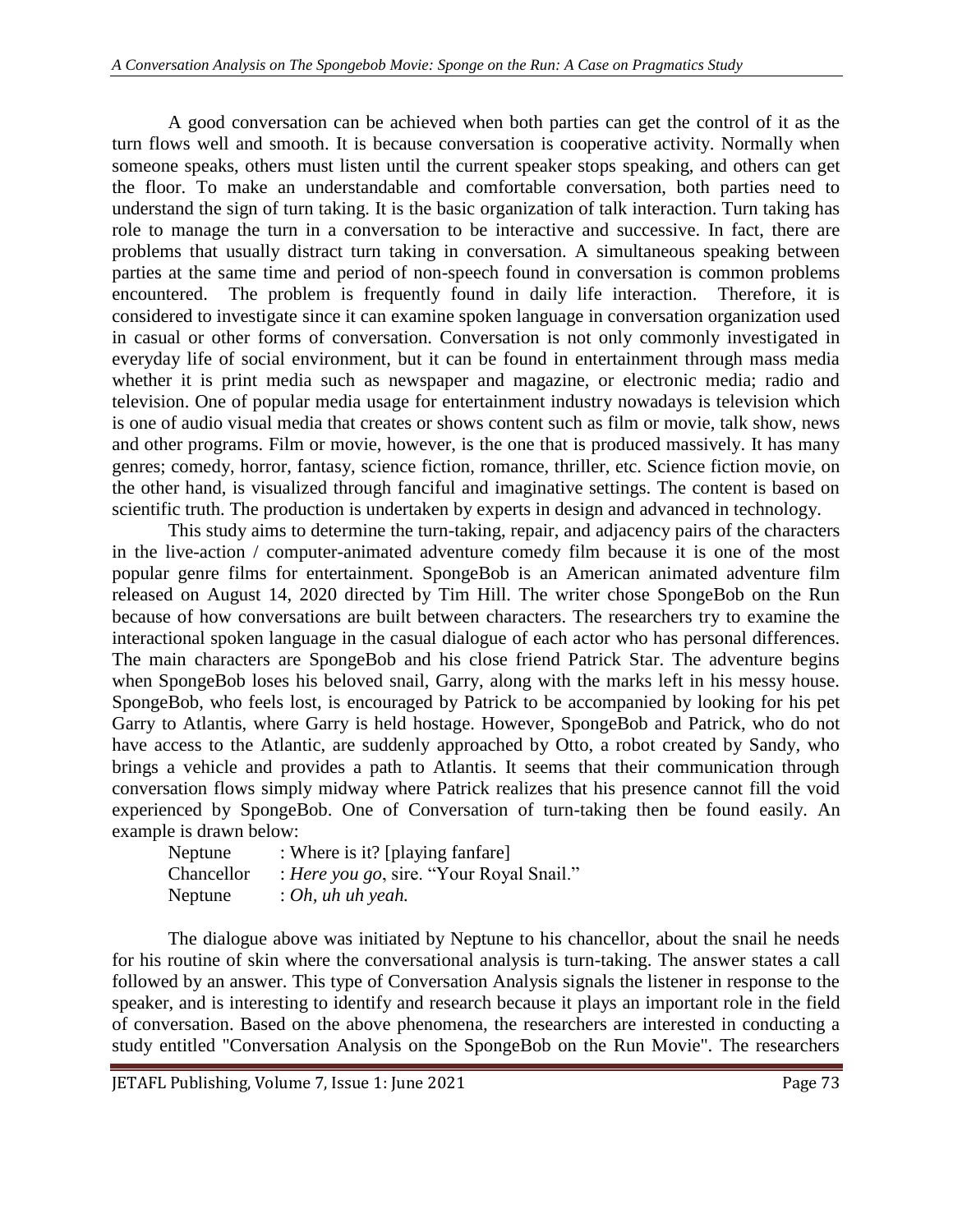chose this title because it is related to the language in which the conversations in the movie represent social conversations and daily conversations, problems commonly encountered in conversations can be clearly identified and explained, and describe what the actual expectations and intentions are used by the participants in producing. and understand the conversation. In accordance to the focus of study, the researchers will cover and formulate the question as followed (1) What are the conversation structures occurred in The SpongeBob on the Run Movie? (2) What is the dominant structure of conversation on several conversations of The SpongeBob on the Run Movie? The objectives are (1) To describe the conversation structure occurred in The SpongeBob on the Run Moviea and (2) to find out the most dominant structure of conversation analysis in several conversations in The SpongeBob on the Run Movie.

#### **II. THEORETICAL REVIEW**

## **A. Definition of Pragmatics**

According to Kreidler (1998:18), pragmatics is a branch of linguistics dealing with context. This indicates that the sense of a linguistic is derived not just from linguistic knowledge, but also from knowledge of the social world (Thao and Herman, 2020; Pardede and Herman, 2020). As a result, it has much to do with analyzing what people measure. As a result, it has more to do with analyzing what people mean by their utterances than with analyzing what the words or phrases in such utterances could mean on their own. In other hand, pragmatic is the study of the relationship between linguistic forms and the users of those forms. Pragmatics allows human into the analysis. The advantage of studying language via pragmatics is that one can talk about people's intended meaning, their assumptions, their purposes or goals, and the kinds of actions that they are performing when they speak (Yule 1996: 4). From the explanation, the researchers conclude that pragmatics is the study of utterance meaning, sentences used in conversation, and meaning in language exchange between a speaker and a listener. The context helps one to deduce the meaning. Furthermore, pragmatics is a method of investigating how such texts can be interpreted even though, from a semantic perspective, they do not make sense. Furthermore, pragmatics is a method of exploring how to make sense of such texts even though, from a textual standpoint, the text seems to be either incomplete or to have a different interpretation than what is really meant. And if not everyone is aware of the meaning, we as speakers must be aware of who is listening and consider before speaking. Having a good conversation also means having good communication. But the speaker often has disturbed in the conversation, such as when adjacency pairs, turn-taking, and repairs, and it became one of the studies in conversation analysis.

## **B. Conversation Analysis**

Conversation analysis is the study of talk that people do in everyday life which used to understand how talk is organized well in social setting. It focusses on two or more people which do interaction to take the turn (Sacks, Schegloff and Jefferson, 1974:723). CA analyses spoken data (talks) in the forms of video or audio recordings which occur naturally in the occurring interaction. Conversation Analysis is a technique developed relatively recently for examining and exploring spoken language (Simbolon et al, 2021:25). CA was developed by Harvey Sacks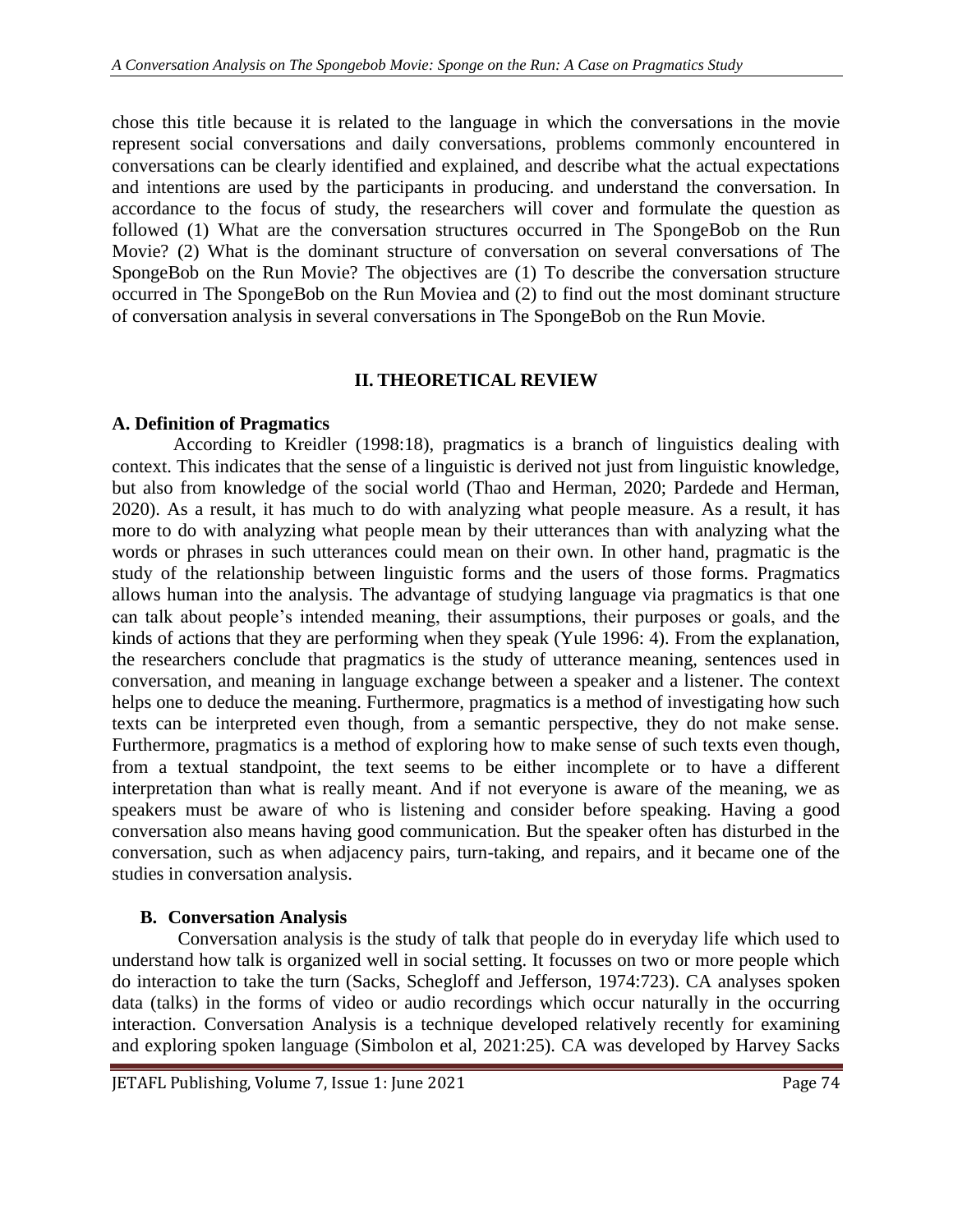in association with Emanuel Schegloff and Gail Jefferson, which emerged with the perspectives of ethnomethodology developed by Harold Garfinkel and Erving Goffman's conception of the interaction order (Packer, 1999). There are some components in CA, and it may be different in one journal to another, these components below were taken from different sources in order to complete each other. There are three basic features of CA, they are (1) They focus on action, (2) The structures of which they seek to explicate, (3) They investigate the achievement of intersubjective understanding (Pardede et al, 2021; Simbolon et al, 2021)

# **C. Types of Conversation Analysis**

## **1. Adjancency Pairs**

In linguistics, an adjacency pair is an example of conversational turn-taking. An adjacency pair is composed of two utterances by two speakers, one after the other. The speaking of the first utterance (the first-pair part, or the first turn) provokes a responding utterance (the second-pair part, or the second turn). When it was invented for the first time by Harvey Sacks in 1968 the term is called utterance pairs. On the other hand, Levinson (1983: 303), Cutting (2002: 28), Yule (1996:76), and Liddicoat (2007:106) have a different name for a term defined by Chaika. They call it adjacency pairs. Adjacency pairs divide utterance types into 'first pair parts' and 'second pair parts' to form a'pair type'. There are several types of adjacency pairs including questions- answers, offer / invite-acceptance / refusal, assessment-agreement / disagreement, blame-denial/admission and compliment-response (Schegloff & Sacks:1973). In a conversation, adjacency pairs occurred as a form of turn- taking. For example, in question-answer pairs, at first the turn belongs to the participant that asking a question, after that the other participant who answers the question take turns to speak and state the answer.

John : What time is it? Betty : Three o'clock.

It is clearly seen on the example that John asks a question to Betty. Then, Betty on her turn responses John's question right away. Thus, an adjacency pair is created.

## **2. Turn-taking**

In conversation analysis, turn-taking is a term for the manner in which orderly conversation normally takes place. Of course there is more than one person involved in a conversation, and the problems here are: How long one person should talk? When will be the other person's turn? people tend to think the answer is very simple, wait the speaker to stop, and then talk. But in fact, the gaps between turns are generally too short (Sacks, Schegloff, and Jefferson, 1974). It is clear that all participants in a conversation should respect the other by knowing when to share turns. To make the rules of turn- taking clearer, the turn-taking system consists of component which has each role in determining the turn. In CA, Sacks et al. (1974) suggest some techniques to organize the interaction between the participants in a conversation. The turn- allocational component describes how participants organize their interaction by distributing turns to speakers. Turn-allocational techniques are distributed into two groups: (a) those in which next turnis allocated by current speaker selecting a next speaker; and (b) those in which a next turn is allocated by self-selection (Sacks, Schegloff, & Jefferson, 1974).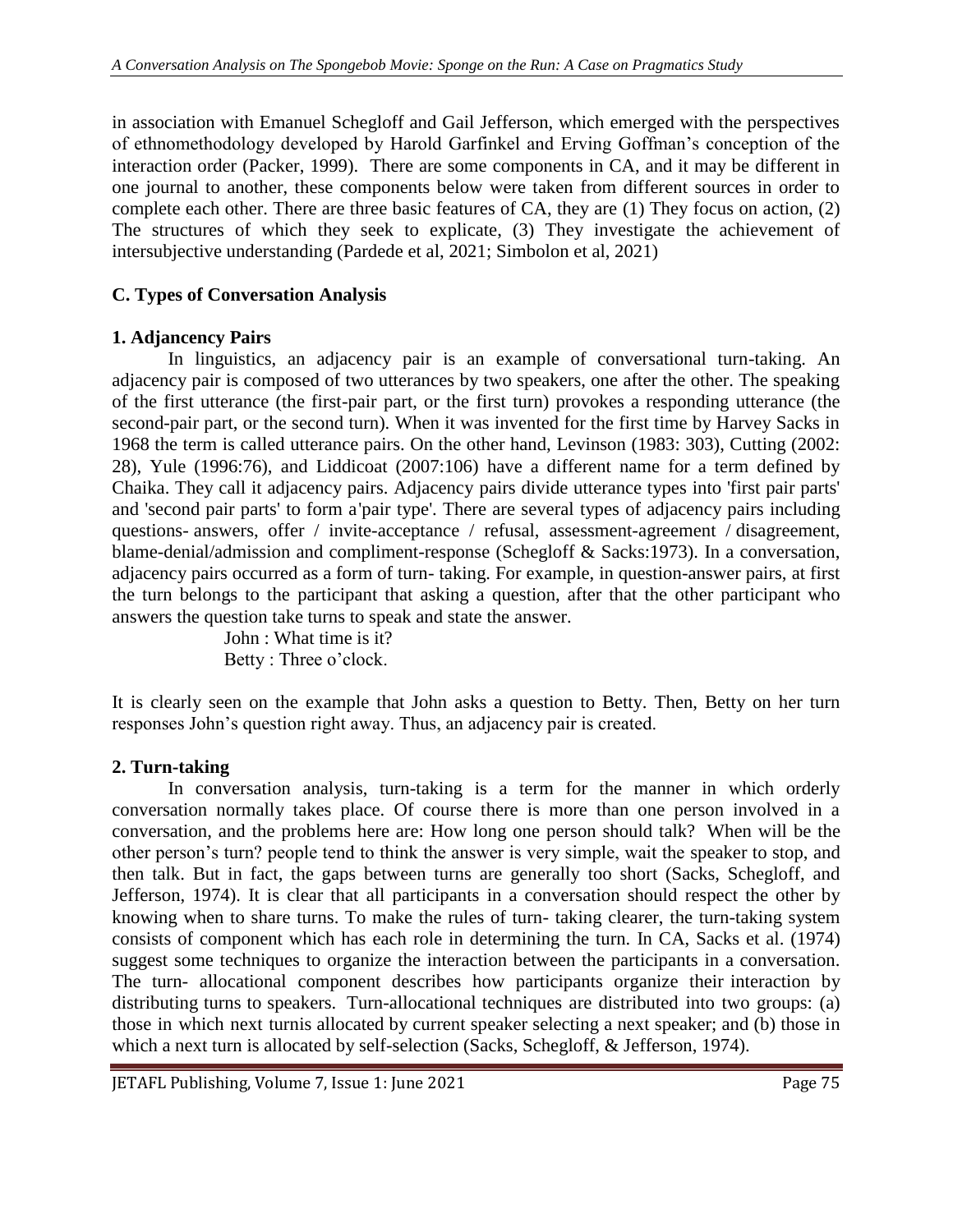At a *transition relevance place* (TRP), a set of rules apply in quick succession so that turns are allocated instantly:

- 1. Current speaker selects next speaker: this can be done by the use of addressing terms (e.g. names), initiating action with gaze, initiating action that limits the potential eligible respondents and the availability of environmental cues (e.g. requesting the passing of salt in a situation where only a particular person is sitting close to the salt).
- 2. Next speaker self-selects: when there is no apparent addressee and potential respondents, one might self-select to continue the conversation. This can be done by *overlapping*, using *turnentry devices* such as "well" or "you know"; and *recycled turnbeginning*, which is a practice that involves repeating the part of a turn beginning that gets absorbed in an overlap.
- 3. Current speaker continues: If no one takes up the conversation, the original speaker may again speak to provide further information to aid the continuation of the conversation. This can be done by adding an increment, which is a grammatically fitted continuation of an already completed *turn construction unit* (TCU). Alternatively, the speaker can choose to start a new TCU, usually to offer clarification or to start a new topic (Packer, 1999).

From the work done by Sacks, Schegloff, and Jefferson, they conclude that turn-taking seems a basic of organization for conversation, and they found out fourteen facts as stated in their work: (1) Speaker change recurs, or at least occurs, (2) Overwhelmingly, one party talks at a time, (3) Occurrences of more than one speaker at a time are common but brief, (4) Transitions (from one turn to a next) with no gap and no overlap are common, (5)Together with transitions characterized by slight gap or overlap, they make up the vast majority of transitions, (6) Turn order is not fixed, but varies, (7) Turn size is not fixed, but varies, (8) Length of conversation is not specified in advance, (9) What parties say is not specified in advance, (10) Number of parties can vary, (11) Relative distribution of turns is not specified in advance, (12) Turn- allocation techniques are obviously used, (13) A current speaker (as when he addresses a question to another party), or parties may self-select in starting to talk, talk can be continuous or discontinuous, (14)Various turn-constructional units are employed e.g., turns can be projectedly 'one word long' or can be sentential in length. Repair mechanisms exist for dealing with turntaking errors and violations; for example: if two parties find themselves talking at thesame time, one of them will stop prematurely, thus repairing the trouble. (Sacks, Schegloff, & Jefferson, 1974).

#### **3. Repair**

The term repair is relevant to all levels of talk from the turn-taking system to sequence organization and preference. According toSchegloff, Jefferson, and Sacks (1974:723) repair is designed to deal with turn-taking errors and violations. Repair, as noted by Liddicoat (2007: 171), refers to the processes available to speakers through which they can deal with the problems which arise in talk. He adds that repair is a set of practices designed for dealing with difficulties which emerge in talk. Levinson (1983:341) suggests the phenomena under the notion of repair. They are word recovery problems, self-editing where no discernible (able to be seen) error occurs, and correction problem. Mey (1994:226) adds that repair is a device for correcting oneself, gaining time to think, or preventing somebody else from jumping into the conversation at an upcoming TRP. Furthermore, he explains that repair sequence is initiated by some reason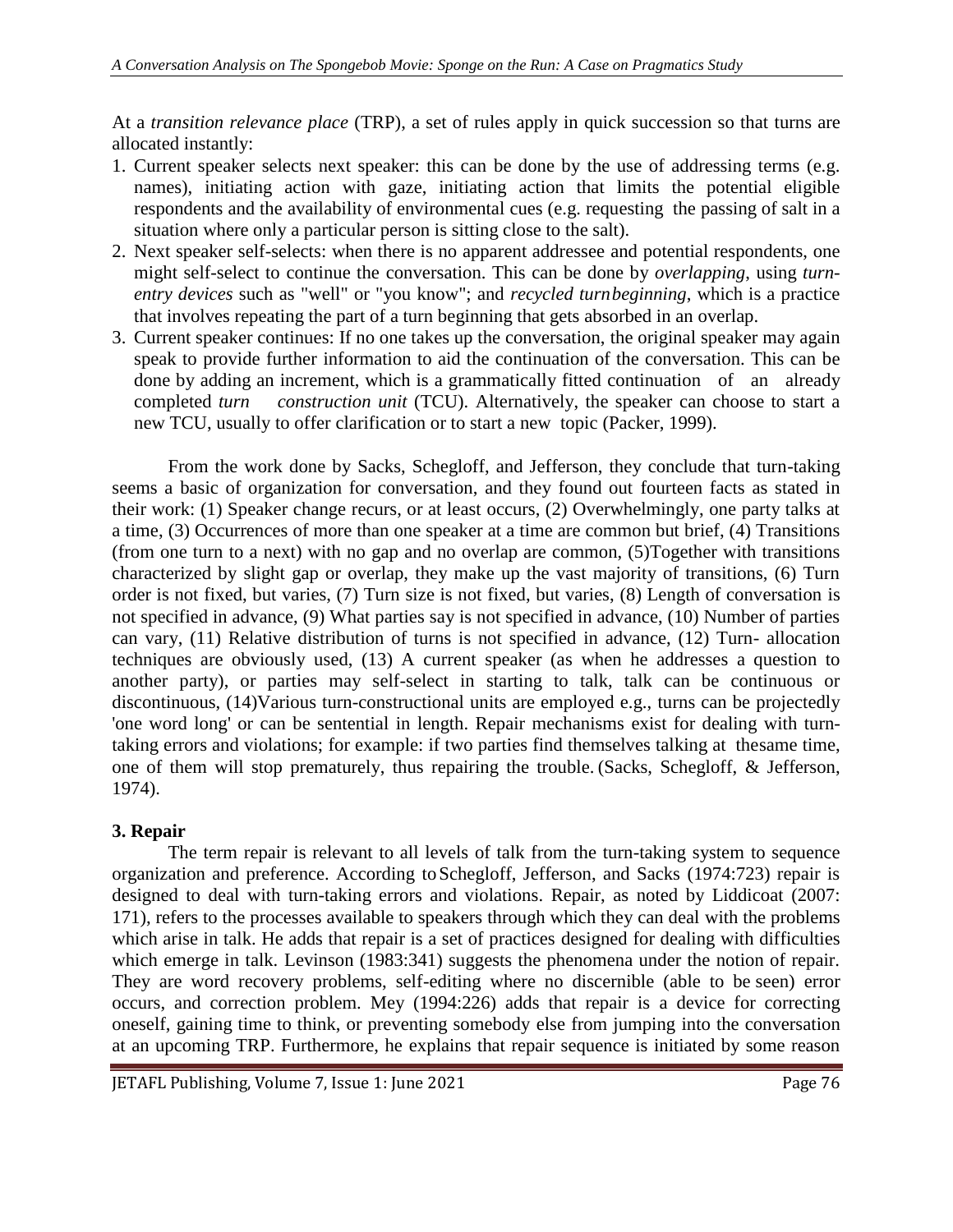including a request forinformation, and an apology. An example of repair initiated by the force of an apology seen as follow:

- A: So, I was trying to **pick up this chick** when…
- B: *Excuse me, did I hear that right?*
- A: **Awfully sorry, I mean,** *woman…*

A: *Pick up?*

B: Awfully sorry, I mean, meet…(Mey, 1994: 227)

To be observed closely, there actually no discernible error in the first utterance of the first speaker. However, the diction used in the utterance is considered as rude or impolite by the second speaker. For this reason, the second speaker initiates a repair by means of requesting an apology from the first speaker regarding his words. On the next turn of the first speaker, an apology is uttered. Moreover, repair which has no discernible error(s) occur areoften done by the speaker of the repaired utterance himself. This is in line with Schegloff, Jefferson, and Sack as noted by Chaika (1982: 86) who states that people are frequently repairing their own error. "What're you so **ha**– *er* un– **unhappy**about?"

At the first time, the speaker in the above utterance likes to say 'happy' instead of 'unhappy'. If the utterance is going with "What're you so happy about?" it could still be accepted grammatically and contextually. However, something in his mind believes that his choice of diction is wrong and therefore needs a repair. The repair, then, is considered as selfediting, in which no discernible error occurs. The next discussion provides explanation regarding essential terms in repair analysis. Furthermore, types and patterns of repair will be revealed.

#### **D. Movie**

Movies, or films, are a type of visual communication which uses moving picture and sound to tell stories or teach people something. Most people watch (view) movies as a type of entertainment or a way to have fun. For some people, fun movies can mean movies that make them laugh, while for others it can mean movie that make them cry, or feel afraid.

According to Allen and Gemery (1985), movie is an art which portrays man's interpretation of live. The field of movie are as an art form, and the mention pictures industry and sometimes a movie is a representation in our live in the society (Pardede, Herman and Pratiwi, 2019; Situmorang and Herman, 2021). Hence, movie is one branch of the art usually contains someone's life story, fiction and biography as and entertainment the people. Movie usually the scribes about love, live politic violence etc (Butarbutar et al, 2020:5). Film as mass communication is a combination of various technologies such as photography and sound recording, fine arts and theater arts, literature and architecture as well as music. The synopsis of SpongeBob movie on the run:

When SpongeBob SquarePants' beloved pet snail Gary goes missing, a path of clues leads SpongeBob and his best friend Patrick to the powerful King Poseidon, who has Gary held captive in the Lost City of Atlantic City. On their mission to save Gary, SpongeBob and the Bikini Bottom gang team up for a heroic and hilarious journey, where they discover nothing is stronger than the power of friendship.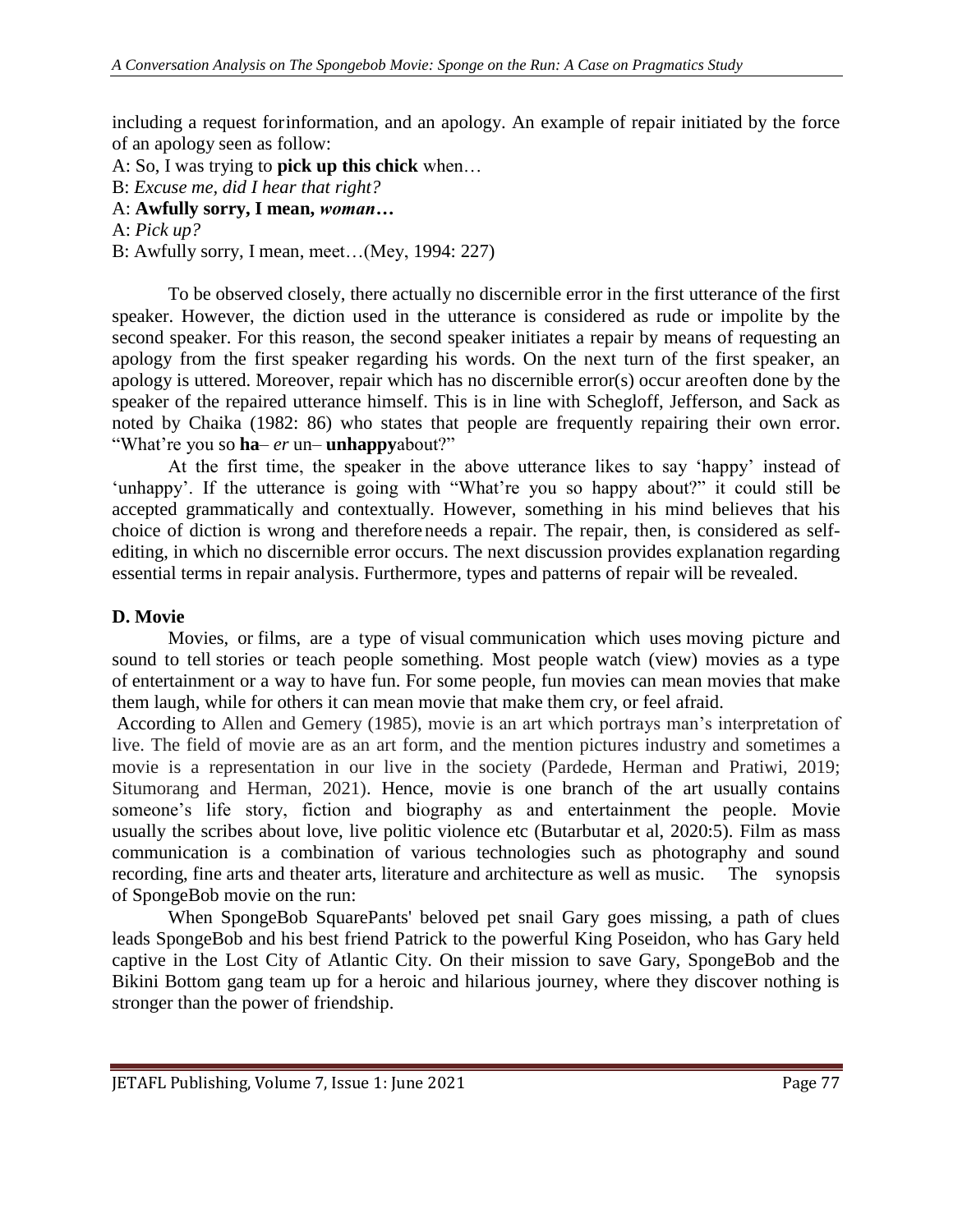## **III. RESEARCH METHODOLOGY**

## **A. Research Design**

The researchers used qualitative research as the research design. According to Creswell (2007), qualitative research is an approach for exploring and understanding the meaning individuals or groups a scribe to a social or human problem (Nainggolan et al, 2021; Sihombing et al, 2021). Moreover, Nassaji (2015) defined qualitative research is more holistic and often involves a rich collection of data from various sources to gain a deeper understanding of individual participants, including their opinions, perspectives, and attitudes.

There are many different types of qualitative research, there are: basic interpretative studies, case studies, document or content analysis, ethnography, grounded theory, historical studies, narrative inquiry, and phenomenological studies. Based on the type of the qualitative research, the researchers used document or content analysis for this research. According to Schreier (2012), qualitative content analysis is one of the several qualitative methods currently available for analyzing data and interpreting its meaning (Silaban and Marpaung, 2020). The main focus of content analysis is to analyze and interpret recorded material to learn about human behavior. The material may be public records, letters, films, themes, reports, speech, lyric, or other documents.

The main focus of this research is to analyze the types adjacency pairs, turn-taking, and repair and the dominant types of it which found on SpongeBob on the run movie. To do this research, the researchers used Schegloff, Sacks, and Jefferson's theory (1974), states that there are four types of repair, self-initiated self-repair, self-initiated other-repair, other-initiated selfrepair, and other-initiated other-repair, adjacency pairs, and turn-taking.

#### **B. Source of the Research**

The data of this research were collected by watching the movie namely SpongeBob on the Run. The researchers selected some conversations, a specially conversations which contain the main characters. The SpongeBob movie is taken by website https://85.114.138.56/nonton-thtspongebob-movie-spone-on-the-run-sub-indo/.

#### **C. Instrument of the Research**

The research instrument is a tool used by researchers in collecting data in the research process. The instrument is closely related to the method used in research. In this study, the instrument used was the researchers themselves and the script. The researchers collected scripts from the film SpongeBob on the Run by Tim Hill, and filtered every conversation that contained the Adjacency pairs, turn-taking, and repairs of each character.

## **D. Technique of Data Collection**

The data of this study were the transcribed conversation taken from the movie from *SpongeBob on the Run Movie*. The data was described by transcribing the conversation of the show into written form. Then, the transcribed data were put to table of transcription analysis. In the table of transcription analysis, the data were labelled using the conventions of transcribing conversation to identify the conversation in written form. The conventions on transcribing conversation developed by Jefferson used in labelling: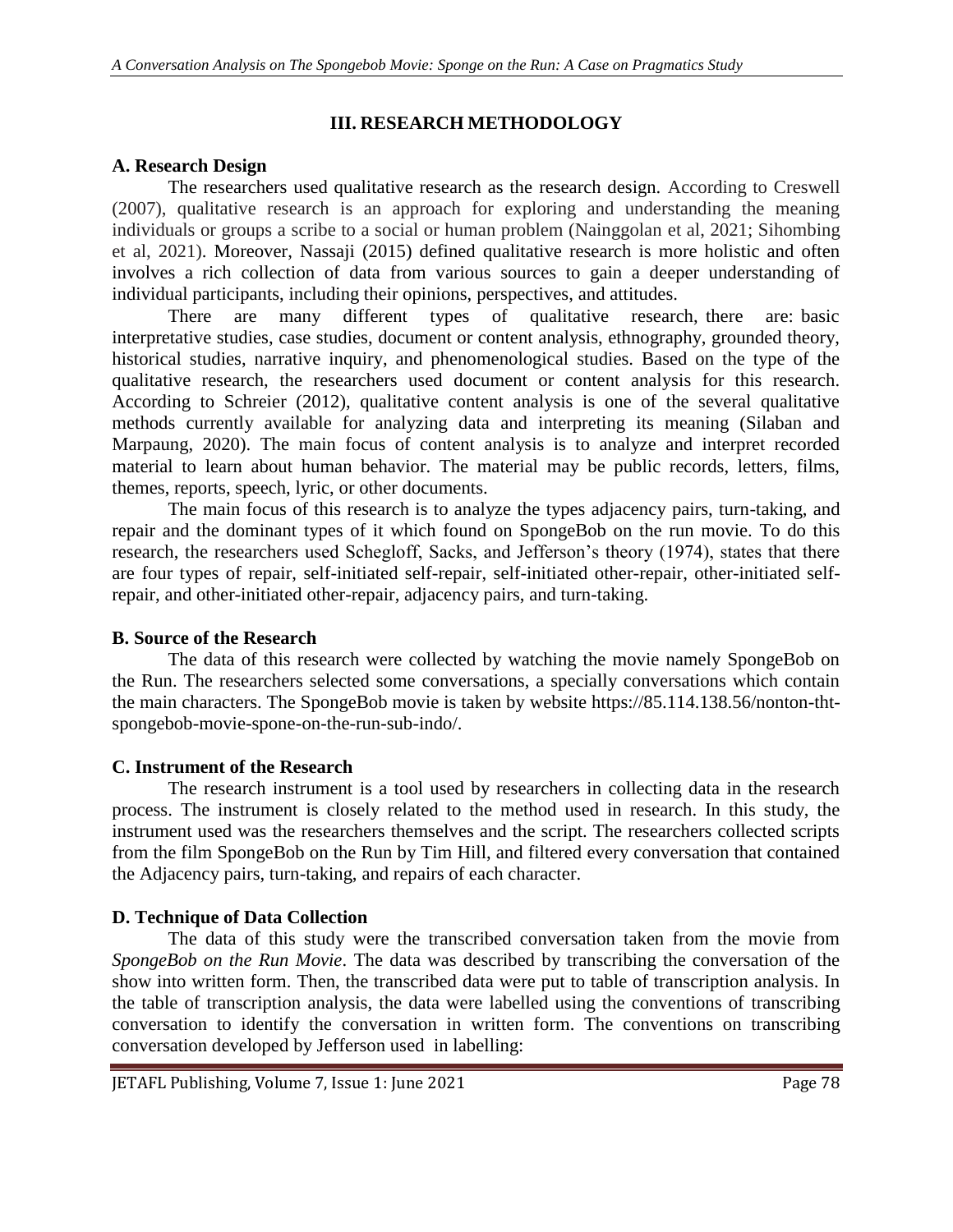|            | (.)                                                                              | Pause in talk less than two tenth of a second                   |  |  |  |
|------------|----------------------------------------------------------------------------------|-----------------------------------------------------------------|--|--|--|
|            | .hh                                                                              | Speaker in-breath                                               |  |  |  |
|            | Hh                                                                               | Out-breath                                                      |  |  |  |
|            | $\left(\binom{1}{2}\right)$                                                      | Non-verbal activity (in the double brackets)                    |  |  |  |
|            |                                                                                  | Speaker stretches the preceding sound or letter                 |  |  |  |
|            | Underline                                                                        | Speaker's emphasis                                              |  |  |  |
|            | d                                                                                |                                                                 |  |  |  |
|            | <b>CAPITA</b><br>The words in capital indicates that they are spoken louder than |                                                                 |  |  |  |
|            | LS                                                                               | the                                                             |  |  |  |
|            |                                                                                  | other words                                                     |  |  |  |
|            | The degree sign indicates that an utterance part is produced                     |                                                                 |  |  |  |
|            |                                                                                  | softer                                                          |  |  |  |
|            |                                                                                  | than the surrounding talk                                       |  |  |  |
|            | 11<br>Overlaps                                                                   |                                                                 |  |  |  |
| > faster < |                                                                                  | This utterance part is produced with higher pace than the talk  |  |  |  |
|            |                                                                                  | surrounding it.                                                 |  |  |  |
|            | $<$ slower $>$                                                                   | The pace is relatively slower.                                  |  |  |  |
|            |                                                                                  | Vertical arrows provide information about local pitch           |  |  |  |
|            | ↑↓                                                                               | movements within syllables or at the level of a single          |  |  |  |
|            |                                                                                  | syllable. A downward                                            |  |  |  |
|            |                                                                                  | arrow signals a falling tone movement, an upward arrow a rising |  |  |  |
|            |                                                                                  | one.                                                            |  |  |  |

## **Table 1. Conversations on Transcribing Conversation**

Furthermore, the steps used to complete data collection are:

- 1. Watching the movie and listening to the dialogue carefully
- 2. Transferring the dialogue into data sheets
- 3. Checking the accuracy of the movie's dialogue with its subtitle
- 4. Selecting and classifying the Adjacency pairs, turn-taking, and repairs.

## **E. Technique of Data Analysis**

After collected, the data will be processed and analyzed. Because this research aims to find out the Adjacency pairs, turn-taking, and repairs in America action fiction movie by Tim Hill, SpongeBob On the Run, then it is analyzed by using some steps in appropriateness to what will be obtained which being the result of this research. Data analysis is the review process, sorting, and grouping data in order to formulate working hypotheses and lifted it into conclusion or theories in the research findings, (Bakri, 2003: 162).

To gain easiness of this study and to answer the research problem, after the data have been collected, then the writer analyzed them systematically. In order to make it systematic, the writer conducted the analysis through some steps as follow: (1) Read the sorted dialog, (2) Ensure the character's expression when conveying the sentence, (3) Interpret the Adjacency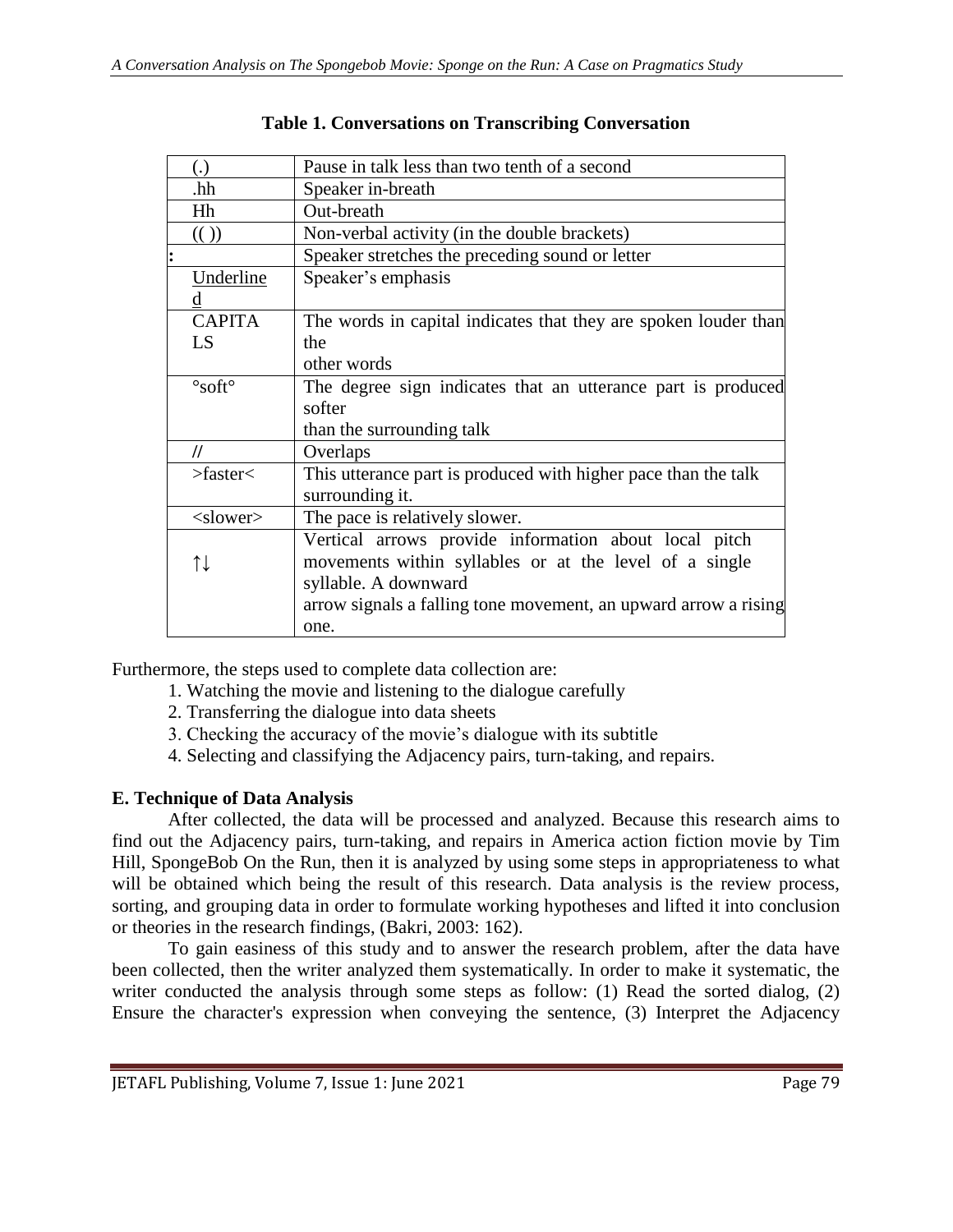pairs, turn-taking, and repairs that has been spoken with or note expression, (5) Make conclusions based on the analyzed data.

## **F. Tringulation**

According to Flick (2013:12), triangulation means to take several methodological perspectives or theoretical perspectives on an issue under study triangulation (Hutabarat et al, 2020:146). In this regard, it is stated that there are four types of triangulation techniques, namely (1) triangulation of data / sources (data triangulation), (2) triangulation of researchers (investigator triangulation), (3) methodological triangulation, and (4) theoretical triangulation (theoretical triangulation). In this study, the researchers chose the triangulation of the researchers, where seen from previous studies, the results were used as a benchmark for comparison in the preparation of this "SpongeBob On the Run by Tim Hill" study.

## **IV. RESEARCH FINDINGS AND DISCUSSION**

#### **A. Research Findings**

This part is intended to report data calculation from types of conversation on SpongeBob on the Run movie and the dominant type. Below is the calculation of the data:

| No | <b>Types of Conversation</b> | <b>Amount</b> | <b>Percentage</b> |
|----|------------------------------|---------------|-------------------|
|    | Adjacency Pair               |               | 22%               |
|    | Turn-taking                  | 22            | 61%               |
|    | Repairs                      |               | 17%               |
|    | <b>Total</b>                 | 36            | 100%              |

**Table 2. Types of Conversation found in the movie**

After analyzing the conversation on SpongeBob on the run movie, the researchers found that:

- 1. The data analysis shows that there are 8 data of adjacency pair (22%), 22 data of turn-taking (61%), and 6 data of repairs (17%). Involving the total data of structure of conversation are 36 data.
- 2. Based on the data analysis above, the dominant structure of conversation on SpongeBob on the run movie is turn-taking.

Below is Chart 1 is the percentage of structure of conversation on SpongeBob on the Run Movie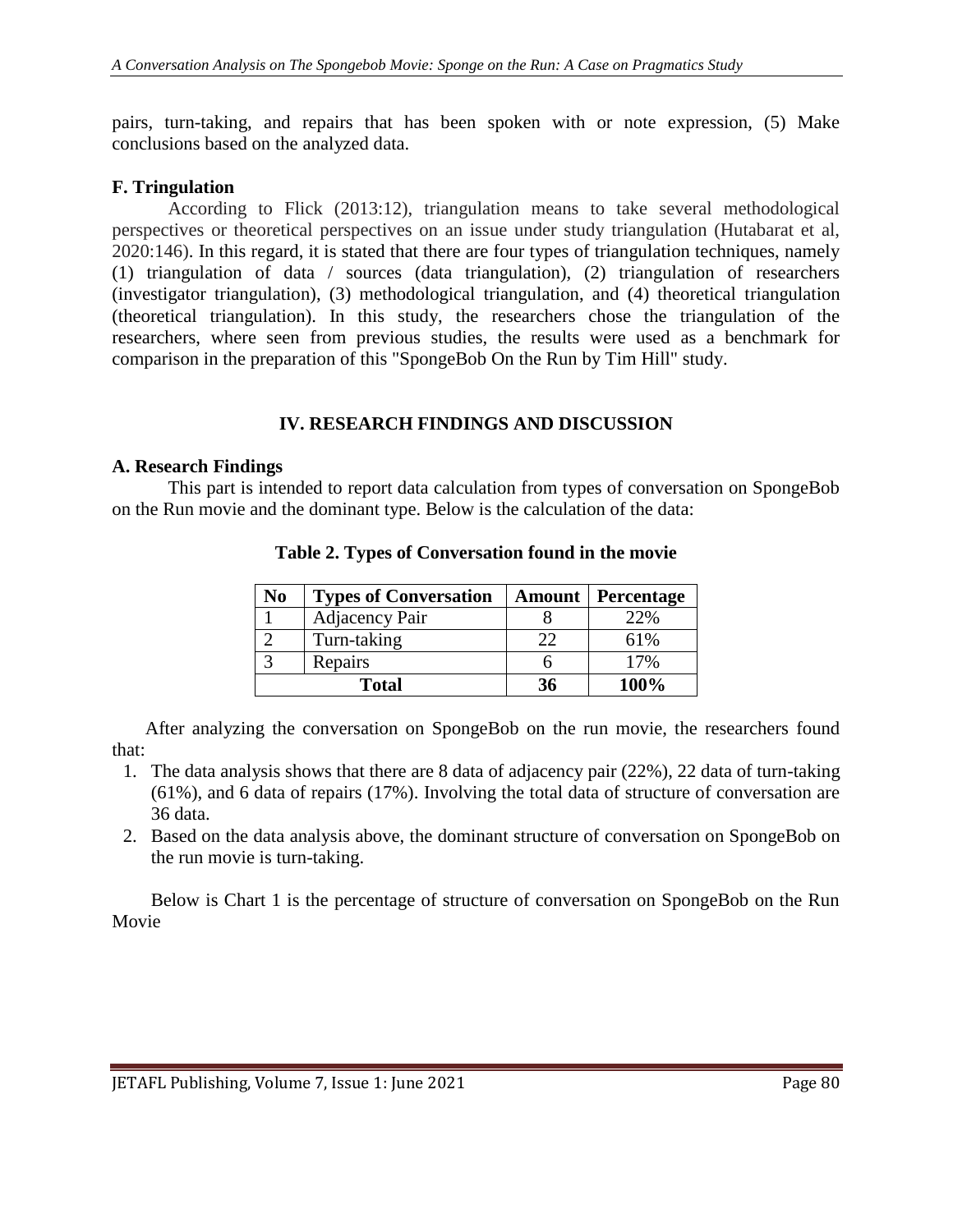

**Chart 1. Percentage types of Conversation structure in the movie**

#### **B. Discussions**

Based on the finding above, the researchers inferred that there was a similarity with the findings from a previous research done by Amanda (2016) entitled "Conversation Analysis: Conversation Structures Occurred in The Tonight Show Starring Jimmy Fallon". Theories used were the same by Sacks, Schegloff, & Jefferson about turn-taking, adjacency pairs and repair. As the result, the structures of the conversation that mostly used on The Tonight Show Starring Jimmy Fallon was person turn-taking. In this research, the structure of the conversation on SpongeBob on the run movie found, there are 8 adjacency pairs (22%), 22 turn-taking (61%), and 6 repairs (17%). So, the dominant structure of the conversation on SpongeBob on the Run Movie is turn-taking, it was 22 data out of 36 or 61%.

#### **V. CONCLUSION**

Based on the research findings, it was obtained some conclusion as follows: Based on the researchers conclude that SpongeBob on the run movie used structures of conversation from Sacks, Schegloff, & Jefferson (1974) theory which are adjacency pair, turn-taking and repairs. On SpongeBob on the run movie, turn-taking divided into four parts, namely current speaker selects next speaker, Next speaker self-selects, and current speaker continues. Furthermore, the other structures of conversations are also found on SpongeBob on the run movie. From the result that has been analyzed, the researchers identified the structure of conversation used on SpongeBob on the run movie, there were three structure of conversation according to Sacks, Schegloff, & Jefferson. Last but not last, the researchers found that turn-taking structure was the most dominant to be used in the SpongeBob on the run movie.

#### **REFERENCES**

- [1] Allen, R.C. and Gemery, D. (1985). Film History: Theory and practice. New York:
- [2] Bakri. (2003). *Metodologi Penelitian Kualitatif*. Surabaya: VidipresOffest.
- [3] Butarbutar, E. V., Sinurat, B., Herman., and Purba, L. (2020). Idiomatic Expressions in "A Thousand Words" Movie. *Actual Social Science Review, Vol 1 No 1 (2020), PP. 1-11*.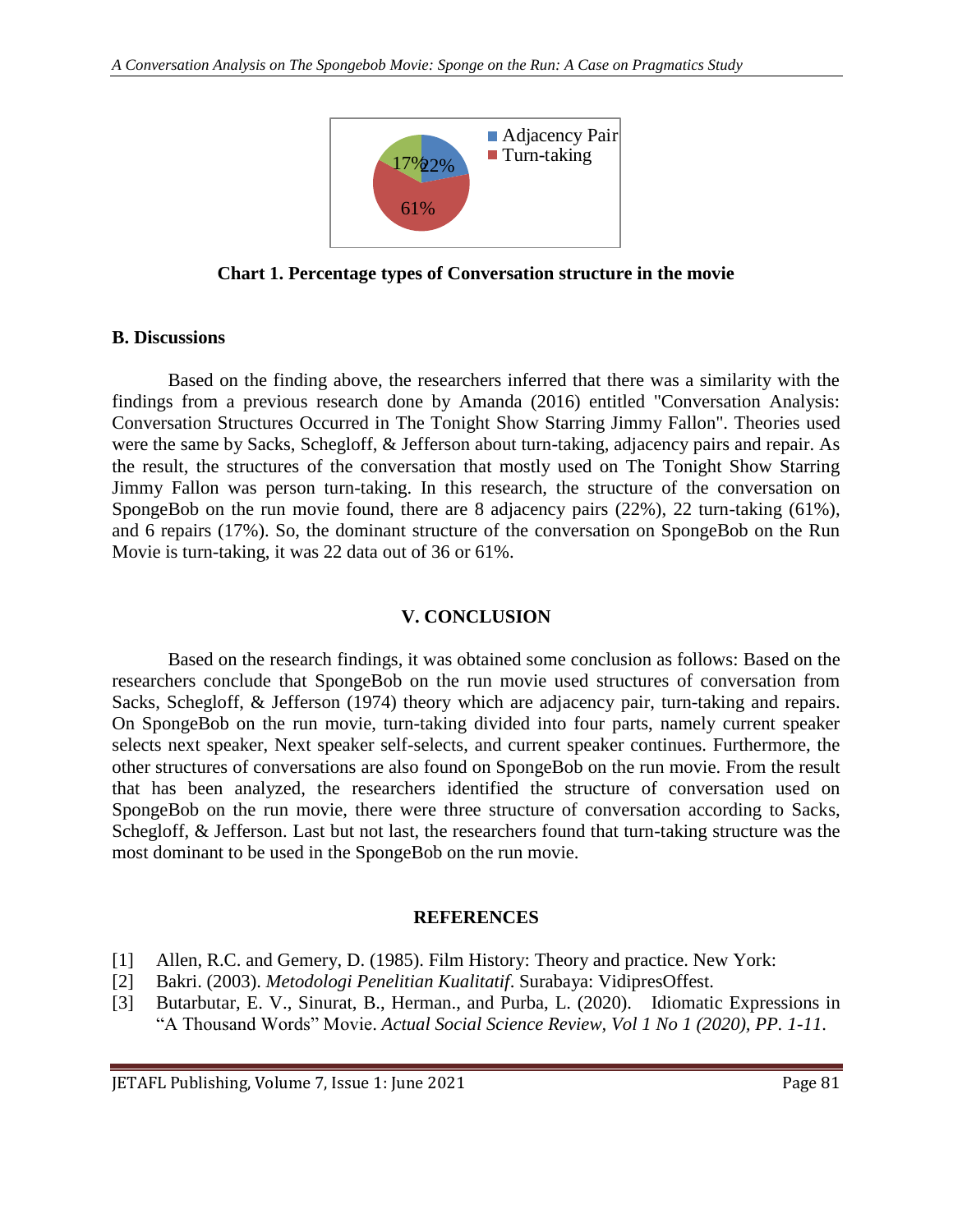- [4] Chaika, E. (1982). Language the Social Mirror. Massachusetts: Newbury House Publisher. Inc.
- [5] Creswell, J. (2007). *Qualitative inquiry and research design: Choosing among five approaches (2nded.)*. Santa Barbara, CA: Sage Publication.
- [6] Cutting, J. (2002). *Pragmatics and Discourse*. London: Routledge.
- [7] Flick, U. (2013).*The SAGE Handbook of Qualitative Data Analysis*. London: Sage
- [8] Furo, H. (2001). *Turn-Taking in English and Japanese*. Routledge
- [9] Hutabarat, E., Herman, Silalahi, D.E., and Sihombing, P. S. R. (2020). An Analysis of Ideational Metafunction on News Jakarta Post about Some Good Covid-19 Related News. *VELES Voices of English Language Education Society, Vol 4, No 2 (2020), e-ISSN 2579- 7484, PP. 142-151*.
- [10] Kreidler, C. W. (1998). *Introducing English Semantics*. New York: Routledge.
- [11] Levinson, S. C. (1983). *Pragmatics*. United Kingdom: Cambridge University Press
- [12] Liddicoat, Anthony J. (2007). *An Introduction to Conversation Analysis*. London. Continuum,
- [13] Mey, J. L. (1994). *Pragmatics: An Introduction*. Oxford: Blackwell.
- [14] Nainggolan, F., Siahaan, D. A., Sinurat, B., and Herman. (2021). An Analysis of Figurative Language on Joe Biden's Victory Speech. *International Journal on Integrated Education, Vol. 4 No. 3 (2021), PP. 364-375*, DOI: [https://doi.org/10.31149/ijie.v4i3.1514.](https://doi.org/10.31149/ijie.v4i3.1514)
- [15] Nassaji, H. (2015). Language Teaching Research: Qualitative and Descriptive Reserach: Data Type versus Data Analysis. *Language Teaching Research, Vol. 19(2) 129–132*. DOI: 10.1177/1362168815572747
- [16] Packer, M. (1999). Handout 5: Conversation Analysis. Retrieved 2016, from <http://www.mathcs.duq.edu/~packer/IR/Handout5.html>
- [17] Pardede, H., Herman, and Pratiwi, W. (2019). An Analysis of Politeness Principle Maxims Found in Big Hero 6 Movie. *European Exploratory Scientific Journal, Vol. 3 No. 4, 2019, PP. 1-7*.
- [18] Pardede, H. and Herman. (2020). A Study of Speech Act between Seller and Buyers in 'Sinaga Shop'. *Wiralodra English Journal (WEJ), Vol 4 No 1 Maret 2020, PP. 65-81*.
- [19] Pardede, H., Herman., Silalahi, D.E., and Thao, N. V. (2021). The Structures of Adjacency Pairs of FKIP UHN Students' in English Conversation. *Psychology and Education, Vol. 58(2), PP. 3967-3981, ISSN:0033-3077*.
- [20] Sacks, H., Schegloff, E. A., & Jefferson, G. (1974). A Simplest Systematics for the Organization of Turn-Taking for Conversation. *Language, 50(4), 696*. https://doi.org/10.2307/412243
- [21] Schegloff, E. A., & Sacks, H. (1973). Opening Up Closings. *Semiotica, 8, 289-327.* <http://dx.doi.org/10.1515/semi.1973.8.4.289>
- [22] Schreier, M. (2012). Qualitative content analysis in practice. CA: Sage Publications
- [23] Sihombing, P. S. R., Silalahi, D. E., Saragih, D. I., and Herman. (2021). An Analysis of Illocutionary Act in Incredible 2 Movie. *Budapest International Research and Critics Institute (BIRCI-Journal): Humanities and Social Sciences, Vol 4, Issue 2, PP. 1772-1783.* DOI: [https://doi.org/10.33258/birci.v4i2.1850.](https://doi.org/10.33258/birci.v4i2.1850)